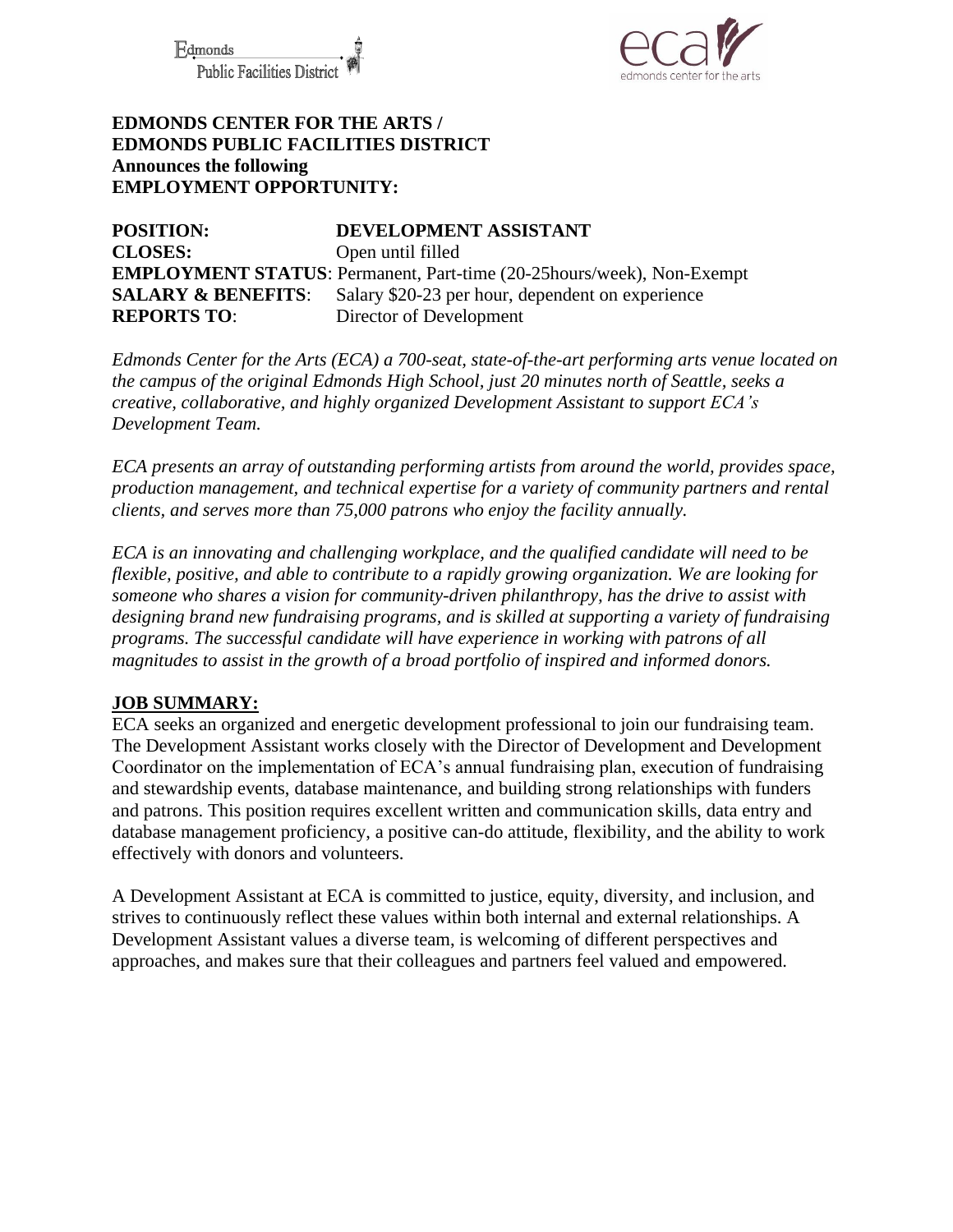## **KEY RESPONSIBILITIES:**

#### **Database Maintenance**

- Create and maintain accurate donor and gift records according to organizational policies and procedures
- Ensure data integrity through accurate data entry and ongoing clean-up efforts
- Process, code, and acknowledge all gifts in a timely manner
- Run database queries and reports; perform data import/export as needed; help reconcile gifts with Accounting as needed

### **Special Events Support**

- Assist with the planning, logistics, and execution of ECA's Gala & Auction, annual sponsorship event, donor cultivation and stewardship events, and sponsor engagement activities
- Assist with the creation of development event materials and messaging via print, web, email, and social media

# **Annual Fund Management**

- Work closely with the Development team on the implementation of a moves management system, donor recognition, and fulfillment of donor benefits
- Coordinate the production and distribution of donor appeals and stewardship materials
- Support the organization's grant tracking and preparation of grant reports
- Nurture donor and sponsor relationships through in-person meetings and communications
- Research individual, corporate, and foundation prospects as needed
- Other duties as assigned

# **PREFERRED KNOWLEDGE, SKILLS AND ABILITIES:**

- Excellent verbal, written, and communications skills
- Outstanding interpersonal skills and ability to work well with diverse donors, board members, staff, volunteers, and community members
- Knowledge of and interest in the performing arts
- Computer literacy. Proficient in MS Office suite including MS Word, Excel, PowerPoint, and Outlook
- Ability to maintain confidentiality and handle privileged information in a discreet and confidential manner.
- Must be able to organize and prioritize work, be proactive, take initiative, follow through, and simultaneously manage multiple priorities to ensure goals are met in a timely manner. Excellent attention to detail required.
- Interest in and ability to work well in team setting, as well as independently; be flexible and adapt well to different dynamics in a fast-paced work environment.